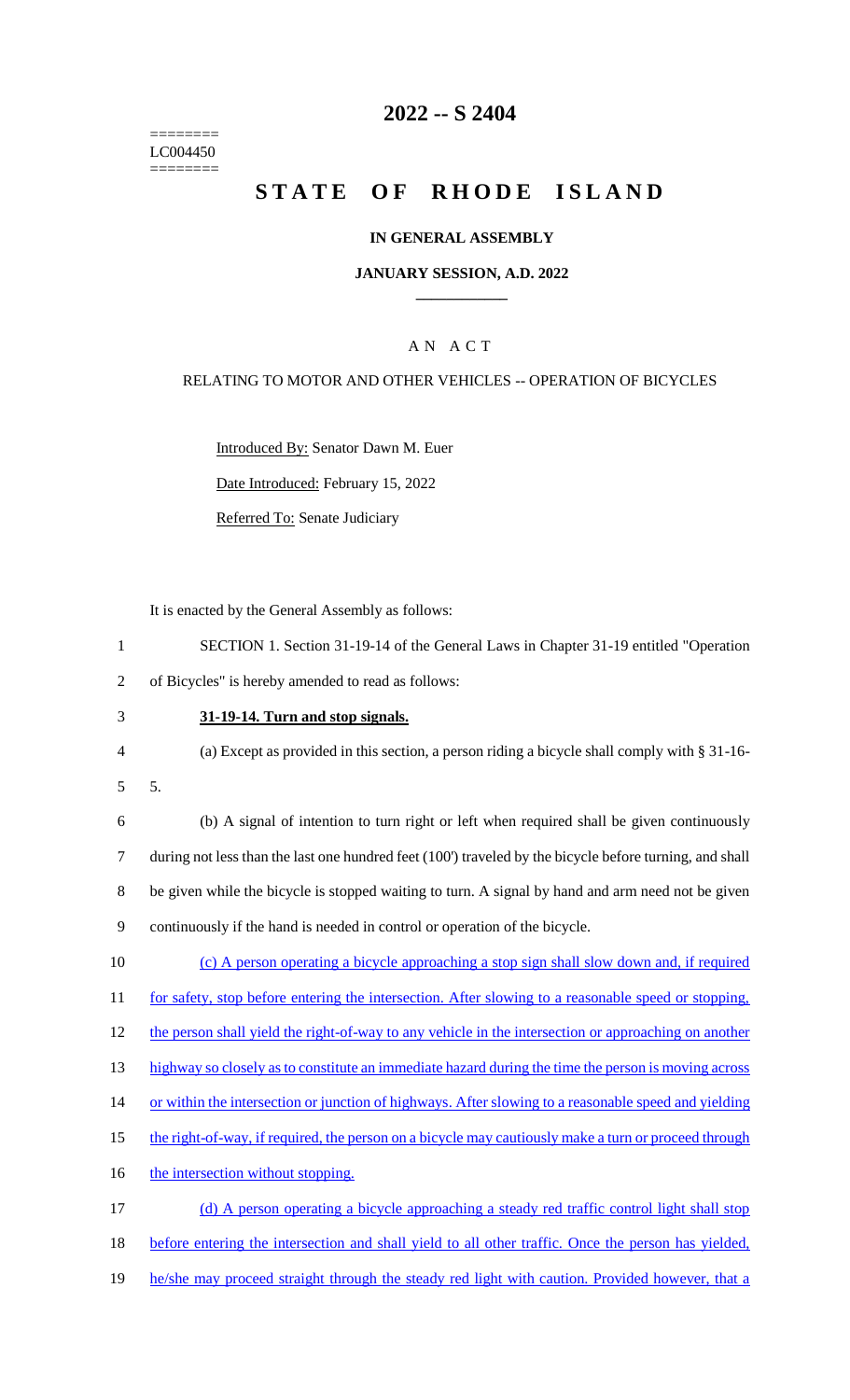1 person, after slowing to a reasonable speed and yielding the right-of-way, if required, may 2 cautiously make a right-hand turn. A left-hand turn onto a one-way highway may be made on a red 3 light after stopping and yielding to other traffic. 4 (e) A person riding a bicycle shall comply with the following: 5 (1) Both the approach for a right turn and the right turn shall be made as close as practicable 6 to the right-hand curb or edge of the roadway. 7 (2) When intending to turn left, the person on a bicycle shall approach the turn in the 8 extreme left-hand lane lawfully available to traffic moving in the direction of travel. Whenever 9 practicable, the left turn shall be made to the left of the center of the intersection so as to leave the 10 intersection or other location in the extreme left-hand lane lawfully available to traffic moving in 11 the same direction on the highway being entered. 12 (3) Where a special lane for making left turns by drivers proceeding in opposite directions 13 has been indicated by traffic-control devices: 14 (i) A left turn shall not be made from any other lane; 15 (ii) A person operating a bicycle shall not ride in the lane except when preparing for or 16 making a left turn from or into the highway or when preparing for or making a U-turn when 17 otherwise permitted by law. 18 (f) A signal of intention to turn right or left shall be given during not less than the last one 19 hundred feet (100') traveled by the bicycle before turning; provided that, a signal by hand and arm 20 need not be given if the hand is needed in the control or operation of the bicycle. 21 (g) Nothing in this section shall relieve a person on a bicycle from the responsibility to 22 yield the right-of-way to a pedestrian. 23 SECTION 2. Chapter 31-17 of the General Laws entitled "Right-of-Way" is hereby 24 amended by adding thereto the following section: 25 **31-17-10. Yielding to person on a bicycle at crossings and intersections.**  26 (a) No driver of a motor vehicle shall pass any other motor vehicle which has stopped at a 27 bicycle crossing to permit a person on a bicycle to cross, nor shall any such operator enter a marked 28 bicycle crossing while a person on a bicycle is crossing or until there is a sufficient space beyond 29 the bicycle crossing to accommodate the motor vehicle the person is operating, notwithstanding 30 that a traffic control signal may indicate that vehicles may proceed. 31 (b) When traffic control signals are not in place or not in operation, the driver of a motor 32 vehicle shall yield the right-of-way, slowing down or stopping if need be, to yield to a person on a 33 bicycle crossing a roadway or intersection at a bicycle crossing marked, signed, or otherwise 34 designated in accordance with standards established by the department including, but not limited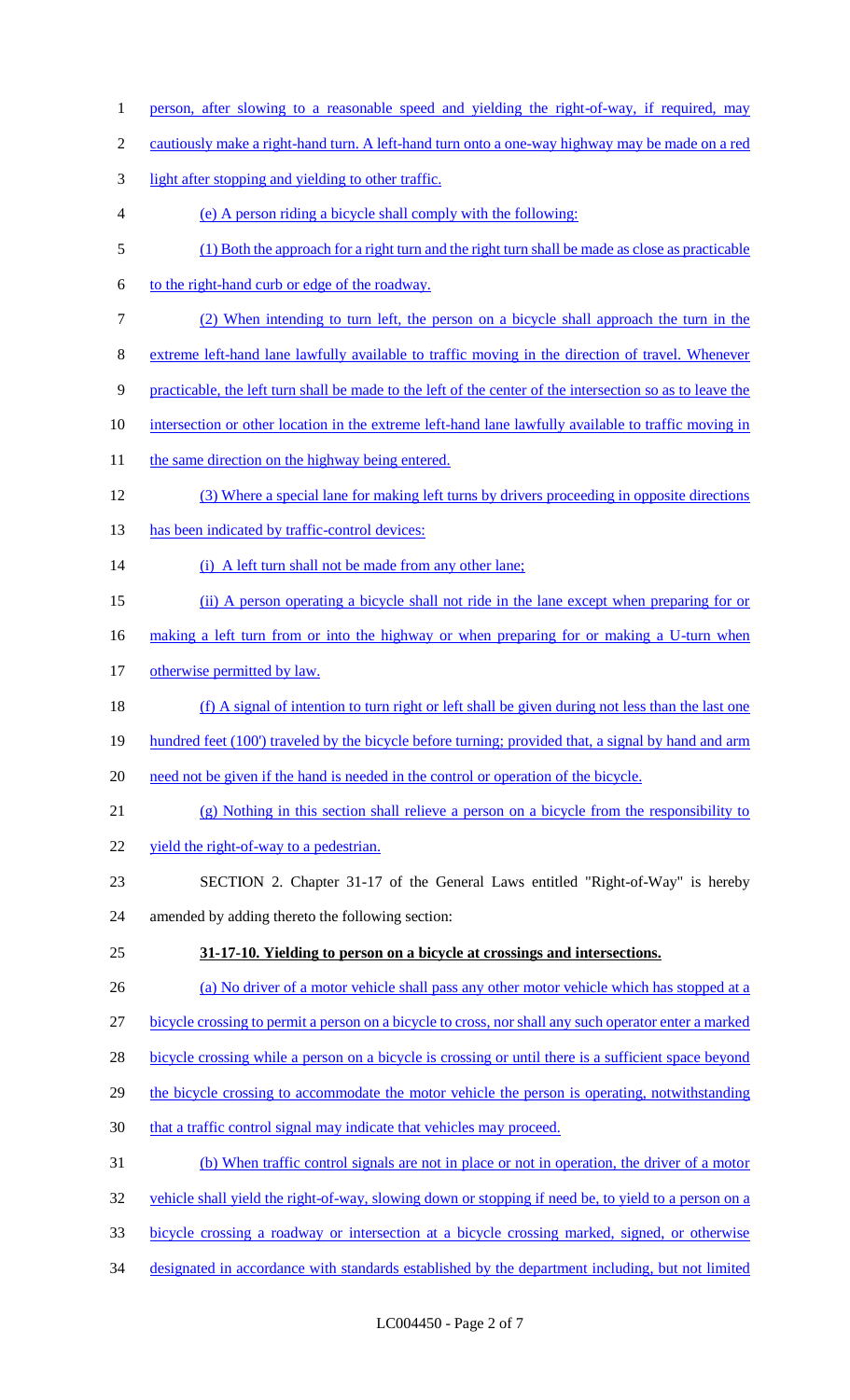| $\mathbf{1}$   | to, road crossings of bicycle or shared-use paths and intersection crossings of bicycle lanes, if the   |
|----------------|---------------------------------------------------------------------------------------------------------|
| $\overline{2}$ | person on a bicycle is on that half of the traveled part of the way on which the vehicle is traveling   |
| $\mathfrak{Z}$ | or if the person on a bicycle approaches from the opposite half of the traveled part of the way to      |
| $\overline{4}$ | within ten feet $(10)$ of that half of the traveled part of the way on which said vehicle is traveling. |
| 5              | (c) Any driver of a vehicle convicted of violating the provisions of this section shall be              |
| 6              | subject to the fines enumerated in $\S 31-41.1-4$ .                                                     |
| $\tau$         | SECTION 3. Chapter 31-23 of the General Laws entitled "Equipment and Accessories"                       |
| $8\,$          | Generally" is hereby amended by adding thereto the following section:                                   |
| 9              | 31-23-8.1. Aggressive honking.                                                                          |
| 10             | (a) Except as otherwise provided, no motor vehicle shall be equipped with and no person                 |
| 11             | shall use upon a motor vehicle any siren, exhaust, compression or spark plug whistle and no person      |
| 12             | at any time shall use a horn otherwise than as a reasonable warning or make any unnecessary or          |
| 13             | unreasonable loud or harsh sound by means of a horn or other warning device. The driver of a            |
| 14             | motor vehicle shall, when reasonably necessary to insure safe operation, give audible warning with      |
| 15             | the horn but shall not otherwise use the horn for any other purpose. No driver of any motor vehicle     |
| 16             | shall use a horn:                                                                                       |
| 17             | (1) To make an unreasonably loud or harsh sound;                                                        |
| 18             | (2) When stationary; or                                                                                 |
| 19             | (3) When passing an animal-drawn vehicle or bicycle under normal conditions where no                    |
| 20             | imminent danger of a collision exists.                                                                  |
| 21             | (b) Violations of this section are subject to fines enumerated in § 31-41.1-4.                          |
| 22             | SECTION 4. Chapter 31-14 of the General Laws entitled "Speed Restrictions" is hereby                    |
| 23             | amended by adding thereto the following section:                                                        |
| 24             | 31-14-14. Speed limits in thickly settled areas and business districts.                                 |
| 25             | (a) On a state highway inside a thickly settled or business district located in a city or town,         |
| 26             | the department shall establish and post a speed limit of twenty-five (25) miles per hour or a speed     |
| 27             | limit based on an engineering speed study in compliance with the Manual on Uniform Traffic              |
| 28             | Control Devices pursuant to chapter 13 of title 31.                                                     |
| 29             | (b) On a parkway inside a thickly settled or business district located in a city or town, the           |
| 30             | department of conservation and recreation shall establish and post a speed limit of twenty-five (25)    |
| 31             | miles per hour or a speed limit based on an engineering speed study in compliance with the Manual       |
| 32             | on Uniform Traffic Control Devices pursuant to chapter 13 of title 31.                                  |
| 33             | (c) For the purposes of this section, thickly settled shall be defined as any area where                |
| 34             | buildings are fewer than two hundred feet $(200')$ apart for a distance of one-eighth $(1/8)$ of a mile |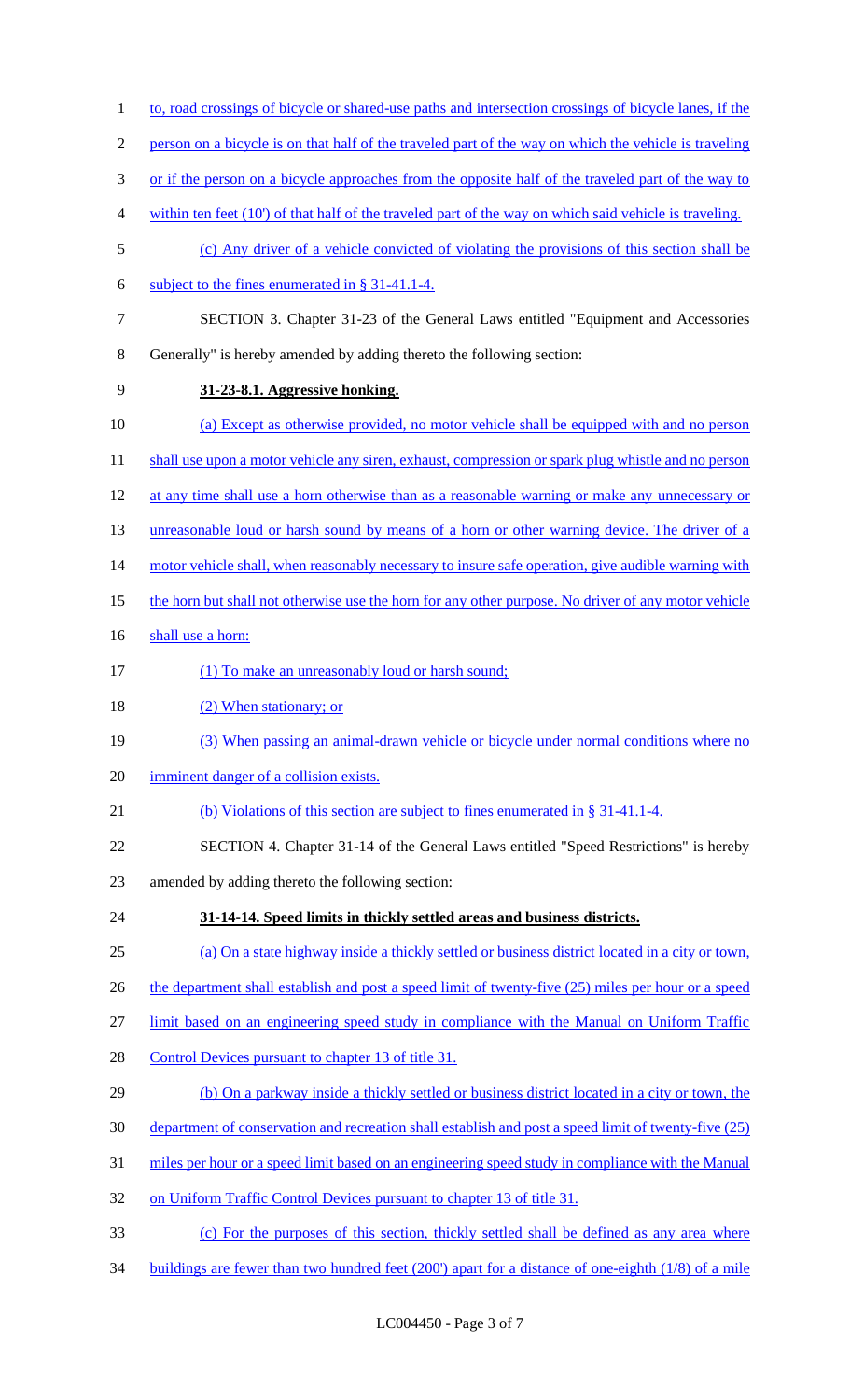# 1 <u>or more.</u>

| $\overline{2}$ | (d) Violations of this section are subject to fines enumerated in $\S 31-41.1-4$ .                     |
|----------------|--------------------------------------------------------------------------------------------------------|
| 3              | SECTION 5. Chapter 31-27.1 of the General Laws entitled "Aggressive Driving" is hereby                 |
| 4              | amended by adding thereto the following section:                                                       |
| 5              | 31-27.1-5. Reckless driver accountability traffic safety program.                                      |
| 6              | (a) There is hereby established a reckless driver accountability traffic safety program.               |
| 7              | (b) The program shall feature classes, based on a restorative justice model, to educate                |
| 8              | reckless drivers on the impacts of their actions. The program shall be open to the public. The state   |
| 9              | may charge reasonable fees to pay for the administration of the reckless driver accountability         |
| 10             | program.                                                                                               |
| 11             | (c) Motor vehicles with five (5) or more automated traffic enforcement (ATE) or speeding               |
| 12             | violations, or three $(3)$ or more speeding violations for driving twenty-one $(21)$ miles per hour or |
| 13             | more over the speed limit, within a three hundred, sixty-five (365) day period shall be subject to     |
| 14             | impoundment, unless the vehicle's owner enrolls in the reckless driver accountability program          |
| 15             | within ten (10) days after notification of the last violation and completes the class within ninety    |
| 16             | (90) days after the notification of the last violation. Any vehicle impounded pursuant to this section |
| 17             | shall not be released until the vehicle's owner completes the reckless driver accountability program   |
| 18             | and pays all applicable towing and storage fees.                                                       |
| 19             | (d) The state shall notify, through certified mail, owners of motor vehicles with four (4)             |
| 20             | violations, or two $(2)$ speeding violations for driving twenty-one $(21)$ miles per hour or more over |
| 21             | the speed limit, that their vehicle will be subject to impoundment following another violation,        |
| 22             | unless the owner voluntarily enrolls in the reckless driver accountability program within thirty (30)  |
| 23             | days after receiving the notification of the last violation and completes the class within one hundred |
| 24             | twenty (120) days after the notification of the last violation.                                        |
| 25             | (e) Following completion of the reckless driver accountability program, motor vehicles                 |
| 26             | shall again be subject to impoundment by the state after receiving another five (5) ATE or speeding    |
| 27             | tickets, or another three (3) speeding violations for driving twenty-one (21) miles per hour or more   |
| 28             | over the sixty-five (65) mile per hour speed limit.                                                    |
| 29             | SECTION 6. Chapter 16-21 of the General Laws entitled "Health and Safety of Pupils" is                 |
| 30             | hereby amended by adding thereto the following section:                                                |
| 31             | 16-21-17.1. Curriculum for highway safety.                                                             |
| 32             | (a) The department of elementary and secondary education shall develop and make                        |
| 33             | available to public schools and public charter schools in Rhode Island an educational curriculum       |
| 34             | for children in the first through fifth grades regarding the safe use of public streets and premises   |
|                |                                                                                                        |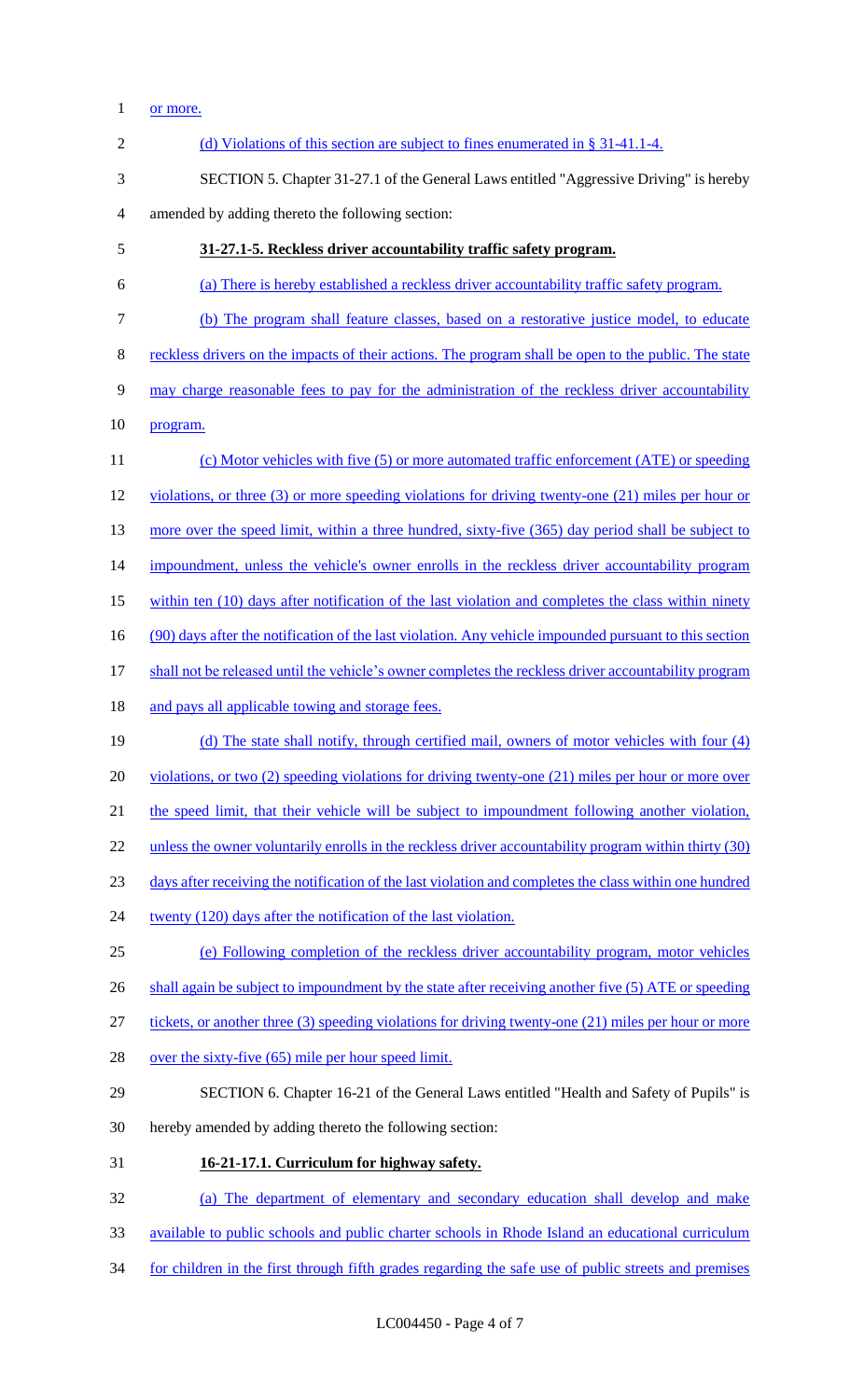| $\mathbf{1}$   | open to the public by pedestrians and bicyclists.                                              |
|----------------|------------------------------------------------------------------------------------------------|
| $\overline{2}$ | (b) At a minimum, the curriculum shall address:                                                |
| 3              | (1) The safe use of bicycles;                                                                  |
| 4              | (2) Traffic laws, regulations and best practices including, but not limited to, the use of the |
| 5              | far hand reach when exiting a motor vehicle known as Dutch Reach;                              |
| 6              | (3) The use of bicycle lanes and trails; and                                                   |
| 7              | (4) Safe pedestrian practices.                                                                 |
| 8              | SECTION 7. Title 31 of the General Laws entitled "MOTOR AND OTHER VEHICLES"                    |
| 9              | is hereby amended by adding thereto the following chapter:                                     |
| 10             | <b>CHAPTER 19.6</b>                                                                            |
| 11             | <b>REGULATION OF E-BICYCLES (E-BIKES)</b>                                                      |
| 12             | 31-19.6-1. Regulation.                                                                         |
| 13             | E-bikes are to be regulated like bicycles. The same rules of the road apply to both e-bikes    |
| 14             | and human-powered bicycles.                                                                    |
| 15             | 31-19.6-2. Exemption from certain requirements.                                                |
| 16             | E-bikes are not subject to the registration, licensing, or insurance requirements that apply   |
| 17             | to motor vehicles.                                                                             |
| 18             | 31-19.6-3. Classes.                                                                            |
| 19             | There shall be three classes of e-bikes:                                                       |
| 20             | (1) Class 1: Bicycle equipped with a motor that provides assistance only when the rider is     |
| 21             | pedaling, and that ceases to provide assistance when the e-bike reaches twenty (20) mph.       |
| 22             | (2) Class 2: Bicycle equipped with a throttle-actuated motor that ceases to provide            |
| 23             | assistance when the e-bike reaches twenty (20) mph.                                            |
| 24             | (3) Class 3: Bicycle equipped with a motor that provides assistance only when the rider is     |
| 25             | pedaling, and that ceases to provide assistance when the e-bike reaches twenty-eight (28) mph. |
| 26             | 31-19.6-4. Helmets required - Age of operators.                                                |
| 27             | (a) Helmets are required for riders under fifteen (15) years of age for all three (3) classes  |
| 28             | of e-bike and for all riders of Class 3 e-bikes.                                               |
| 29             | (b) Persons under sixteen (16) years of age may not ride a Class 3 e-bike (unless as a         |
| 30             | passenger).                                                                                    |
| 31             | 31-19.6-5. Municipal regulation.                                                               |
| 32             | Local governments shall not restrict the use of Class 1 e-bikes; however, they are             |
| 33             | authorized to restrict the use of Class 2 and 3 e-bikes on bike paths.                         |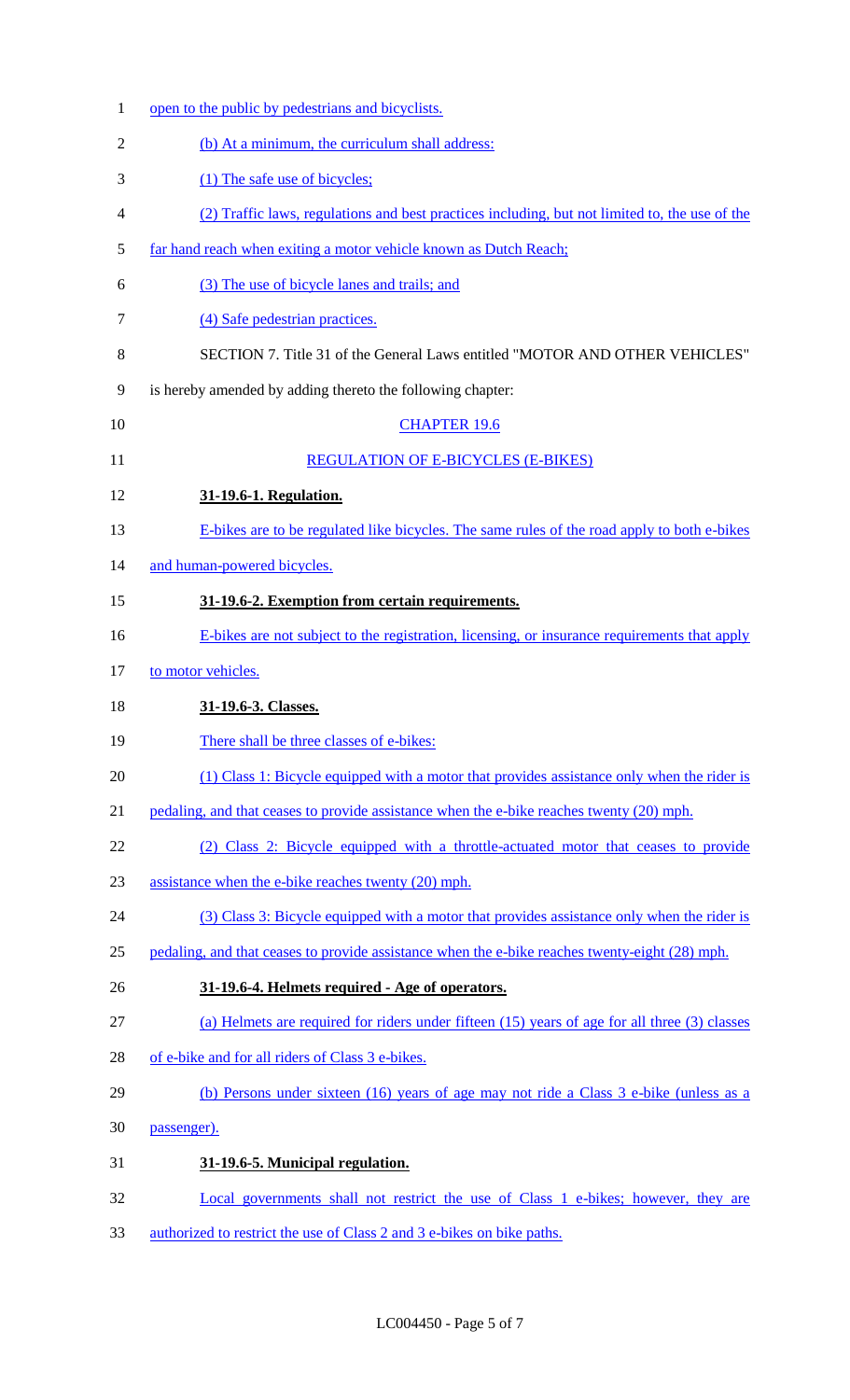#### $=$ LC004450 ========